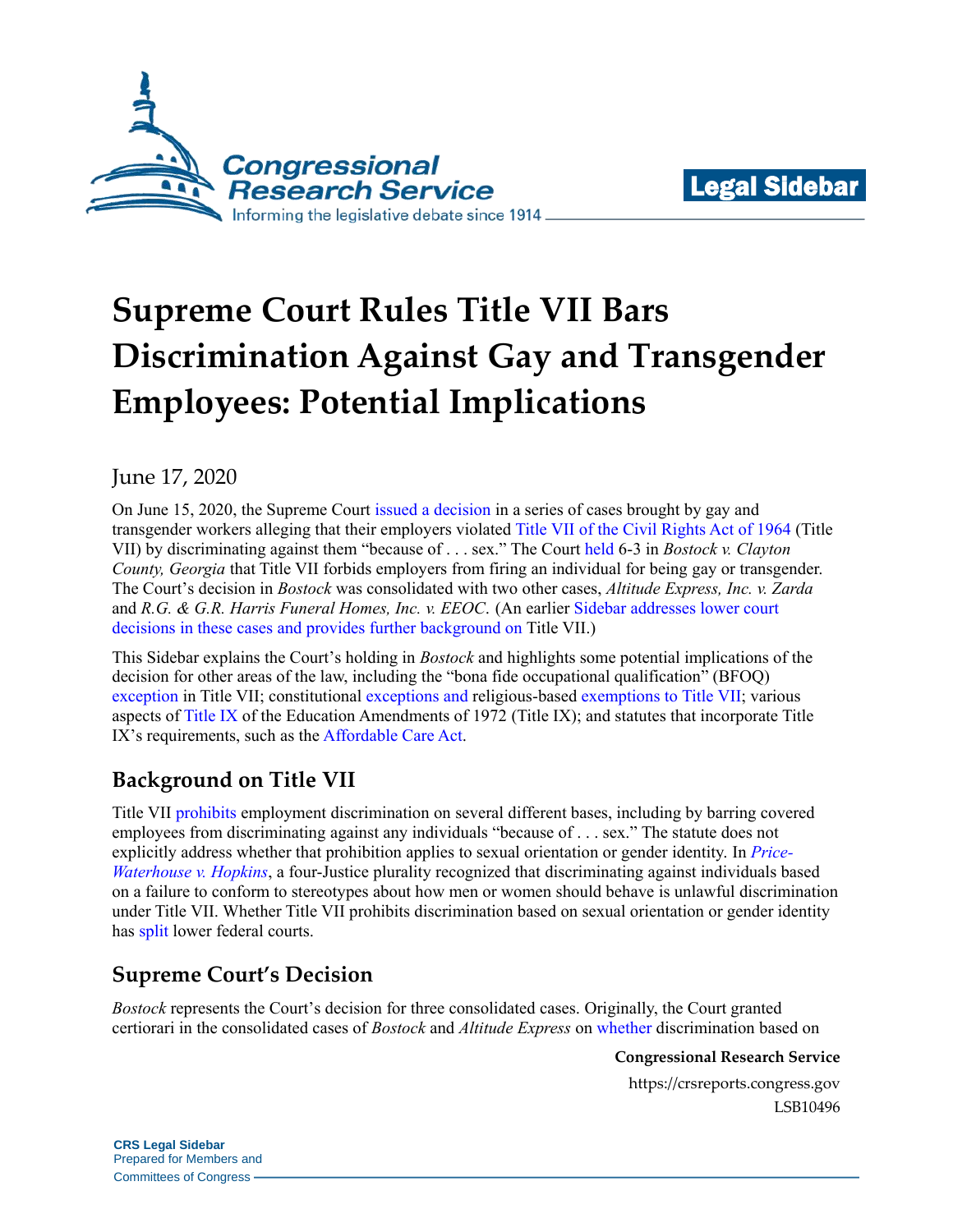sexual orientation amounts to discrimination because of sex under Title VII. The Court also granted the petition for certiorari in *Harris Funeral Homes*, which [raised two related questions:](https://www.supremecourt.gov/docket/docketfiles/html/qp/18-00107qp.pdf) whether Title VII prohibits discrimination against transgender individuals based on (1) their status as transgender; or (2) sex stereotyping under *Price Waterhouse*. The final decision in *Bostock* consolidates all of these cases in a majority opinion written by Justice Gorsuch. Justice Alito, joined by Justice Thomas, issued a [dissenting](https://d2qwohl8lx5mh1.cloudfront.net/8hVHe52Cq4sPdF0wEaTaCQ/content#page=38) opinion; and Justice Kavanaugh issued a separate [dissent.](https://d2qwohl8lx5mh1.cloudfront.net/8hVHe52Cq4sPdF0wEaTaCQ/content#page=145)

#### **Majority Opinion**

Justice Gorsuch's [majority opinion](https://www.scotusblog.com/wp-content/uploads/2020/06/17-1618_hfci.pdf) focused on the ordinary public meaning of Title VII. Irrespective of what the drafters of Title VII may have intended or anticipated, the majority concluded that the plain meaning of Title VII's [prohibition](https://uscode.house.gov/view.xhtml?req=granuleid:USC-prelim-title42-section2000e-2&num=0&edition=prelim) of discrimination "because of" sex extends to discrimination based on sexual orientation or gender identity. That language, the Court explained, incorporates the "but-for" standard of causation: if an outcome would not have occurred "but-for" the purported cause, causation is established. There can be multiple but-for causes of the same event. The majority opinion gave an example: if a car crash occurred both because a defendant ran a red light and because a plaintiff failed to signal, both are but-for causes. Under Title VII, as long as sex is *one* thing that did cause discrimination, it counts. In other words, when testing whether discrimination occurred because of sex, the Court hypothetically "change[s] one thing at a time [to] see if the outcome changes." If so, the Court has "found a but-for cause." It doesn't matter, the Court explained, if an employer also considered factors other than sex. (It bears mention that the Court has [applied](https://supreme.justia.com/cases/federal/us/490/228/#tab-opinion-1957939) a different causation standard for Title VII cases in the past; and the majority opinion [notes](https://d2qwohl8lx5mh1.cloudfront.net/8hVHe52Cq4sPdF0wEaTaCQ/content#page=10) that Congress amended the statute to provide an alternative "motivating factor" standard. Applying that standard, liability can sometimes attach "even if sex wasn't a but-for cause of the employer's challenged decision," but the *Bostock* majority believed it unnecessary to resolve the case under this more lenient standard for establishing liability.)

The Court emphasized that Title VII's prohibition against discrimination is focused on *individuals*, rather than different treatment across groups. That is, the law prohibits discrimination against an individual employee even if an "employer treated women as a group the same when compared to men as a group." The focus on individuals means an employer cannot successfully defend its discrimination because both sexes were subject to the same discriminatory policy.

Applying that analysis to discrimination based on sexual orientation or gender identity, the Court [ruled](https://www.scotusblog.com/wp-content/uploads/2020/06/17-1618_hfci.pdf#page=13) that singling out an employee on either basis constituted discrimination based on sex in violation of Title VII. The Court reasoned that it is impossible to act on either basis without considering sex. As an example, the Court pointed to a situation where two employees, a man and a woman, are attracted to men. If an employer fires the man for being attracted to men, but not the woman who is also attracted to men, the employer discriminates against him for traits the employer tolerates for a woman. The employee is singled out in part because of his sex—a but-for cause of the discrimination. Likewise, the Court noted, if an employer fires a transgender man (assigned female gender at birth who now identifies as a man) for being transgender, the employer penalizes that person for being assigned the female gender at birth for traits that it would tolerate in a person assigned the male gender at birth.

The majority opinion, while acknowledging the potential implications of the Court's decision for other areas of the law, such as other statutes that prohibit discrimination based on sex, as well as religious liberty under the Constitution, [declined](https://d2qwohl8lx5mh1.cloudfront.net/8hVHe52Cq4sPdF0wEaTaCQ/content#page=35) to examine the application of its reasoning to circumstances outside the cases before it.

#### **Dissenting Opinions**

Justice Alito's [dissenting opinion](https://d2qwohl8lx5mh1.cloudfront.net/8hVHe52Cq4sPdF0wEaTaCQ/content#page=38) claimed that the majority was creating legislation through the guise of a judicial decision. He argued that virtually no one in 1964 would have understood the statute to prohibit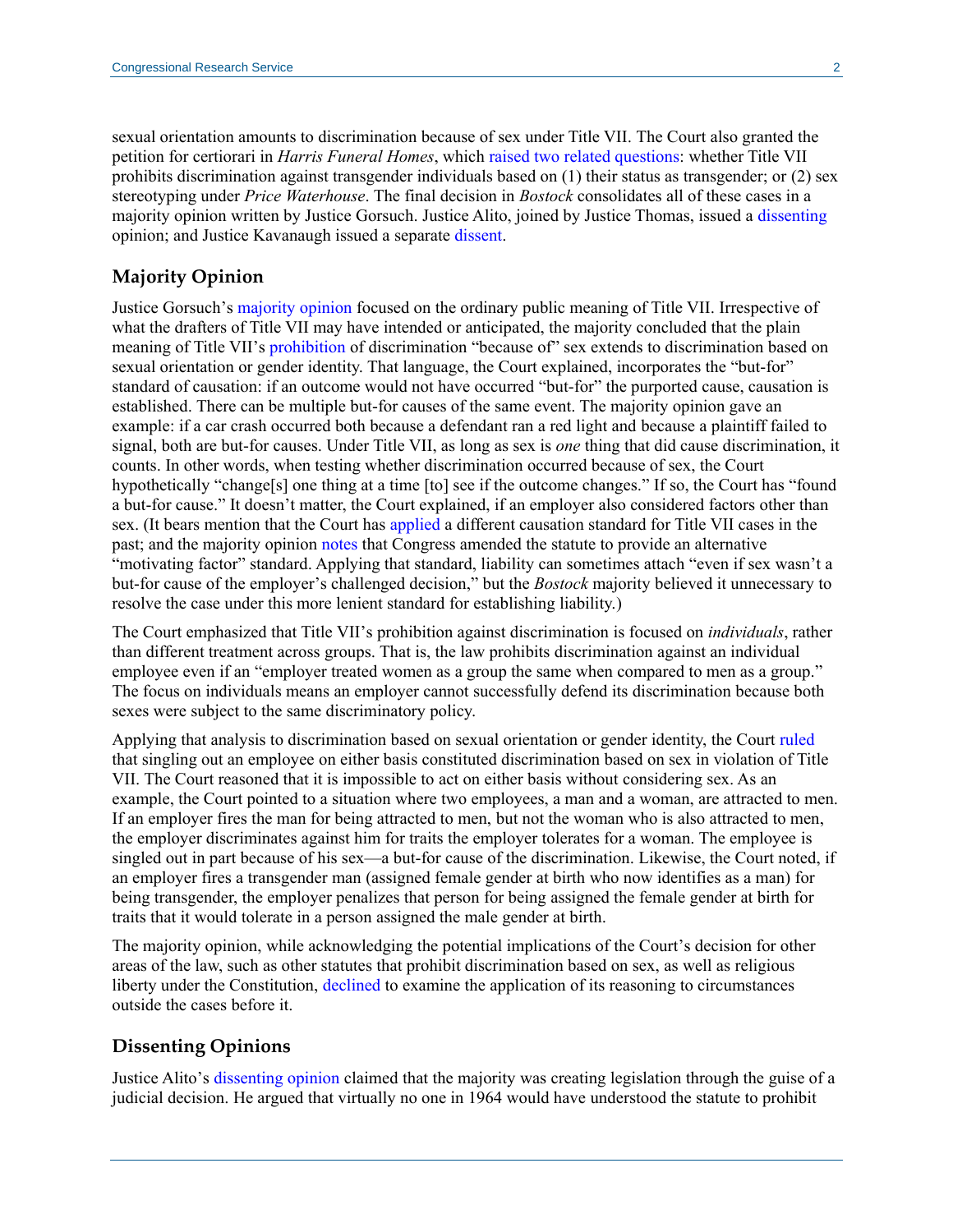discrimination on these bases. He highlighted arenas in which the Court's reasoning would have "farreaching consequences"; for Justice Alito, whether Title VII bars discrimination based on sexual orientation and gender identity should be the product of legislative deliberation, rather than judicial construction. He argued, among other things, that the Court's holding [will](https://d2qwohl8lx5mh1.cloudfront.net/8hVHe52Cq4sPdF0wEaTaCQ/content#page=82) "threaten freedom of religion, freedom of speech, and personal privacy and safety." Justice Kavanaugh's [dissent](https://d2qwohl8lx5mh1.cloudfront.net/8hVHe52Cq4sPdF0wEaTaCQ/content#page=145) similarly criticized the majority opinion for judicially amending the text of Title VII. He contended that the majority relied on a "literalist" reading of the statute, an approach that conflicted with the ordinary meaning of "discriminate because of sex," which Justice Kavanaugh argued was not commonly understood to encompass discrimination related to sexual orientation or gender identity.

## **Potential Implications of** *Bostock*

In responding to the dissenting opinion of Justice Alito, the majority opinion seemed to acknowledge that its decision could have implications for other statutory and constitutional provisions, but noted that those [were](https://www.scotusblog.com/wp-content/uploads/2020/06/17-1618_hfci.pdf#page=36) "questions for future cases." As noted by Justice Alito's [dissent,](https://d2qwohl8lx5mh1.cloudfront.net/8hVHe52Cq4sPdF0wEaTaCQ/content#page=81) the reasoning of *Bostock* may raise questions in such future cases under various legal doctrines and statutory provisions. While not exhaustive, the following areas might see such developments. First, courts have already wrestled with the circumstances in which sex is a BFOQ necessary to the operations of a business; they may now need to determine how *Bostock* applies in those circumstances. Second, courts have examined the interaction between Title VII's requirements and its religious exemptions, as well as with religious liberty claims under the Constitution; courts will likely be asked to apply *Bostock* in those same situations. Finally, because Title VII and Title IX both prohibit discrimination because of sex, courts often draw on Title VII to interpret Title IX; courts will now be asked whether *Bostock* demands that discrimination based on sexual orientation and gender identity also violates Title IX, as well as statutes that incorporate Title IX's provisions.

#### **Bona Fide Occupational Qualification (BFOQ)**

Title VII contains an [exception](https://uscode.house.gov/view.xhtml?req=granuleid:USC-prelim-title42-section2000e-2&num=0&edition=prelim) permitting sex discrimination when sex is a "bona fide occupational qualification reasonably necessary to the normal operation" of employment. Generally this means that employers may, in narrow circumstances, make employment decisions based on an individual's sex when the ["essence"](https://supreme.justia.com/cases/federal/us/433/321/) of a job would be undermined by hiring members of both sexes. This exception, courts have [ruled,](https://supreme.justia.com/cases/federal/us/499/187/#tab-opinion-1958559) "reaches only special situations." For example, the Supreme Court has [ruled](https://supreme.justia.com/cases/federal/us/433/321/) that requiring prison guards at a maximum-security men's prison to be male is a policy that falls under the BFOQ exception, because hiring women could create a security problem linked to their sex. Likewise, some courts have [reached](https://scholar.google.com/scholar_case?case=1858102435458935751&q=391+F.3d+737&hl=en&as_sdt=20003) the analogous conclusion for women's prisons, deciding that requiring guards to be women in that situation is a BFOQ. In a recent case, one appellate court looked to therapeutic and privacy concerns to [conclude](https://scholar.google.com/scholar_case?case=7926735212057938491&q=78+F.3d+128&hl=en&as_sdt=20003) that sex-based considerations in staffing decisions made at a mental health facility for minors could fall within the BFOQ exception.

The Court's reasoning in *Bostock* may have implications for how future courts construe Title VII's BFOQ exception. Although the Court did not address how its reasoning might affect that provision, based on *Bostock*'s holding, transgender employees may bring a Title VII claim alleging that a certain practice or policy discriminates based on gender identity. How this narrow exception to Title VII would apply to claims brought by transgender employees is difficult to predict given the range of employee positions, but application of *Bostock* may present novel questions of interpretation for Title VII's BFOQ exception.

#### **Religious Exemptions**

The Court's decision may also implicate Title VII's provisions and other legal doctrines that permit religious institutions to make employment decisions on religious grounds. Justice Alito's dissent [argued](https://d2qwohl8lx5mh1.cloudfront.net/8hVHe52Cq4sPdF0wEaTaCQ/content)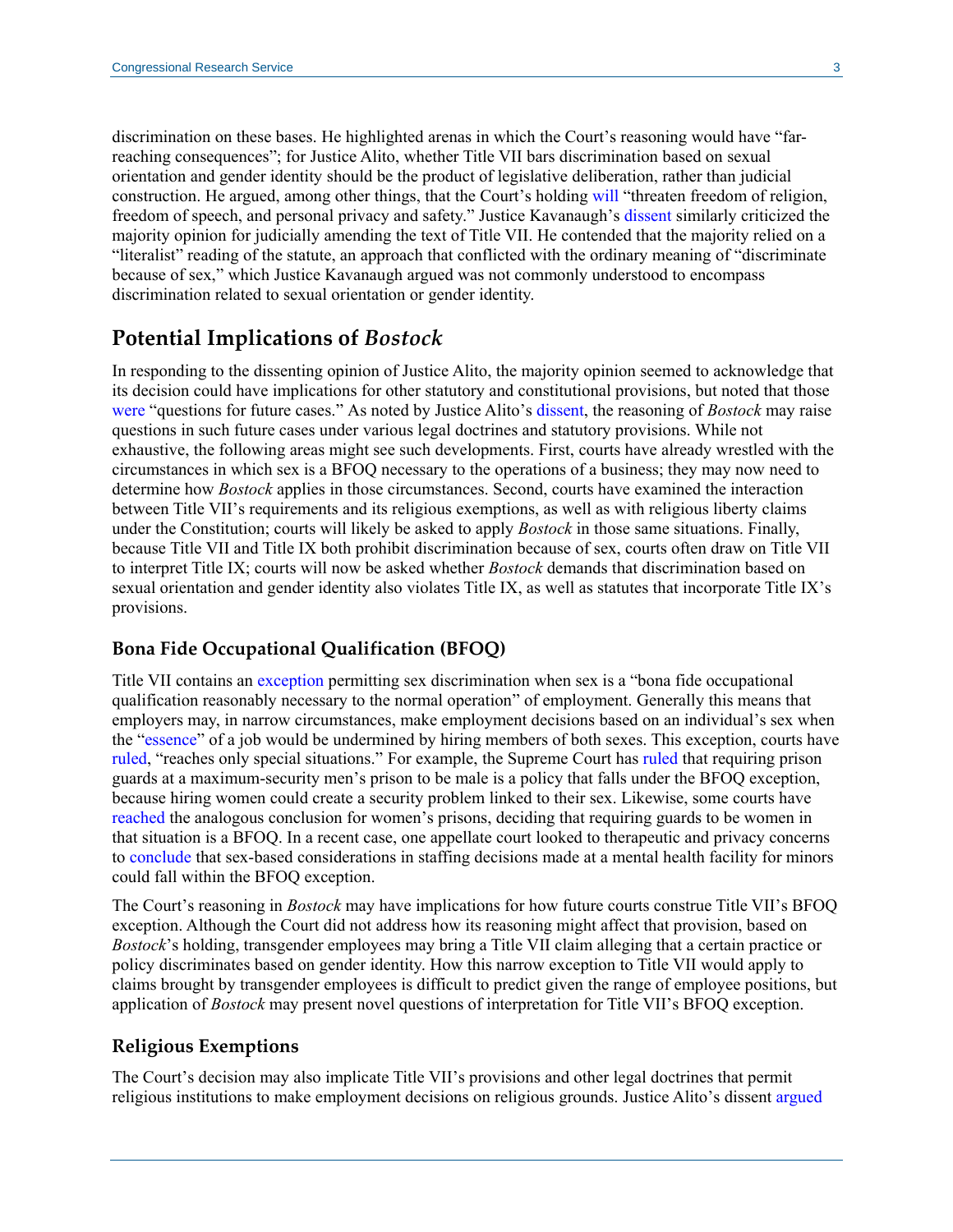that the Court's holding would "threaten freedom of religion" by forcing religious employers to hire employees whose conduct offends their religious teachings. In response, the majority opinion [noted](https://d2qwohl8lx5mh1.cloudfront.net/8hVHe52Cq4sPdF0wEaTaCQ/content#page=36) several protections religious entities have against such claims, including in Title VII itself, the First Amendment, and the [Religious Freedom Restoration Act](https://crsreports.congress.gov/product/pdf/IF/IF11490) (RFRA). Generally, the [Court](https://crsreports.congress.gov/product/pdf/LSB/LSB10259) in recent terms has [expande](https://scholar.google.com/scholar_case?case=6711345368740496870)d legal [protections](https://scholar.google.com/scholar_case?case=860798951822514720) for [religious](https://scholar.google.com/scholar_case?case=1795043925537702415) entities. Some of these protections, discussed in more detail below, could limit the reach of *Bostock* in certain employment decisions.

Aiming to balance the statute's prohibitions with the protections of the First Amendment, for example, Congress provided in Title VII itself that religious entities [could](https://uscode.house.gov/view.xhtml?hl=false&edition=prelim&req=granuleid%3AUSC-prelim-title42-section2000e-2&num=0&saved=%7CZ3JhbnVsZWlkOlVTQy1wcmVsaW0tdGl0bGU0Mi1zZWN0aW9uMjAwMGUtMg%3D%3D%7C%7C%7C0%7Cfalse%7Cprelim) [sometimes](https://uscode.house.gov/view.xhtml?hl=false&edition=prelim&req=granuleid%3AUSC-prelim-title42-section2000e-2&num=0&saved=%7CZ3JhbnVsZWlkOlVTQy1wcmVsaW0tdGl0bGU0Mi1zZWN0aW9uMjAwMGUtMg%3D%3D%7C%7C%7C0%7Cfalse%7Cprelim) [make](https://uscode.house.gov/view.xhtml?hl=false&edition=prelim&req=granuleid%3AUSC-prelim-title42-section2000e-1&num=0&saved=%7CZ3JhbnVsZWlkOlVTQy1wcmVsaW0tdGl0bGU0Mi1zZWN0aW9uMjAwMGUtMg%3D%3D%7C%7C%7C0%7Cfalse%7Cprelim) employment decisions based on an individual's religion. The Court's holding in *Bostock* necessarily allows employees to bring Title VII claims alleging discrimination based on sexual orientation or gender identity, including against employers that may qualify for a religious-based exemption under Title VII. These claims might thus raise new questions or issues about how Title VII's religious-based exemptions should be interpreted and applied. Though the full range of these provisions is beyond the scope of this Sidebar, courts have differed in their [application](https://scholar.google.com/scholar_case?case=16537888367627939041&q=633+F.3d+723&hl=en&as_sdt=20003) and [understanding of](https://scholar.google.com/scholar_case?case=4264793989591852229&q=633+F.3d+723&hl=en&as_sdt=20003) [these](https://scholar.google.com/scholar_case?case=1799584938982810082&q=929+f.2d+944&hl=en&as_sdt=20003) Title VII exemptions, and it seems likely that the courts will need to determine how those exemptions apply to antidiscrimination claims related to sexual orientation or gender identity post-*Bostock*.

Religious organizations might also claim that other legal doctrines shield them from complying with Title VII. The First Amendment-derived "ministerial exception," for instance, [permits](https://crsreports.congress.gov/product/pdf/LSB/LSB10455) churches to make employment decisions about their ministers even if those decisions would otherwise violate civil rights laws. A [case](https://crsreports.congress.gov/product/pdf/IF/IF11490) addressing the scope of this exception, about who qualifies as a "minister," is pending before the Court. Some religious entities may claim that the ministerial exception applies to employment decisions regarding certain gay or transgender employees.

Finally, entities may have a defense in Title VII suits through the RFRA in certain contexts. RFRA prohibits government actions—including rules of general applicability—from substantially burdening someone's exercise of religion unless the government shows that applying the burden (1) furthers a compelling government interest; and (2) is the least restrictive means of doing so. Justice Gorsuch's majority opinion in *Bostock* [described](https://www.scotusblog.com/wp-content/uploads/2020/06/17-1618_hfci.pdf#page=36) RFRA as a "super-statute" that displaces other federal laws and noted that it might sometimes supersede Title VII's requirements.

#### **Title IX: Athletics and Related Statutes**

Outside the Title VII context, the Court's consolidated decisions in *Bostock* may potentially have important consequences for the proper interpretation o[f Title IX,](https://uscode.house.gov/view.xhtml?req=(title:20%20section:1681%20edition:prelim)%20OR%20(granuleid:USC-prelim-title20-section1681)&f=treesort&edition=prelim&num=0&jumpTo=true) which prohibits discrimination based on sex in education programs that receive federal financial assistance. Such implications are likely given that Title IX, like Title VII, contains a similarly phrased prohibition; and courts have already [debated](https://crsreports.congress.gov/product/pdf/LSB/LSB10342) whether Title IX does or does not reach discrimination based on gender identity. Indeed, given the substantial similarity between the two statutes, courts often [rely](https://scholar.google.com/scholar_case?case=3022724147282446357&q=Doe+by+and+through+Doe+v.+Boyertown+Area+School+District&hl=en&as_sdt=20006#[103]) on Title VII to inform their interpretation of Title IX. Now that *Bostock* has determined that discrimination based on sexual orientation or gender identity constitutes discrimination because of sex under Title VII, courts might apply that reasoning to Title IX. And certain other statutes incorporate Title IX's prohibitions, such as the Affordable Care Act (ACA), which [prohibits](https://www.law.cornell.edu/uscode/text/42/18116) discrimination in federally funded health programs on a basis prohibited by Title IX. Accordingly, *Bostock*'s reasoning may also affect [interpretations](https://www.hhs.gov/about/news/2020/06/12/hhs-finalizes-rule-section-1557-protecting-civil-rights-healthcare.html) of that statute.

One developing issue arising directly under Title IX concerns the statute's athletic requirements for transgender athletes. The Department of Education's [implementing regulations](https://www2.ed.gov/policy/rights/reg/ocr/edlite-34cfr106.html#S41) for Title IX contain requirements that schools receiving federal funding must follow in their athletics programs. While covered schools [may](https://www2.ed.gov/policy/rights/reg/ocr/edlite-34cfr106.html#S41) field separate teams for males and females, they may not, on the basis of sex, deny benefits or treat students differently in athletics. Even before *Bostock*, applying these requirements for transgender students [generated](http://www.adfmedia.org/files/SouleDOEImpendingEnforcementLetter.pdf) [disagreement.](https://www.aclu.org/legal-document/hecox-v-little-complaint) The reasoning of *Bostock* seems likely to be cited by those